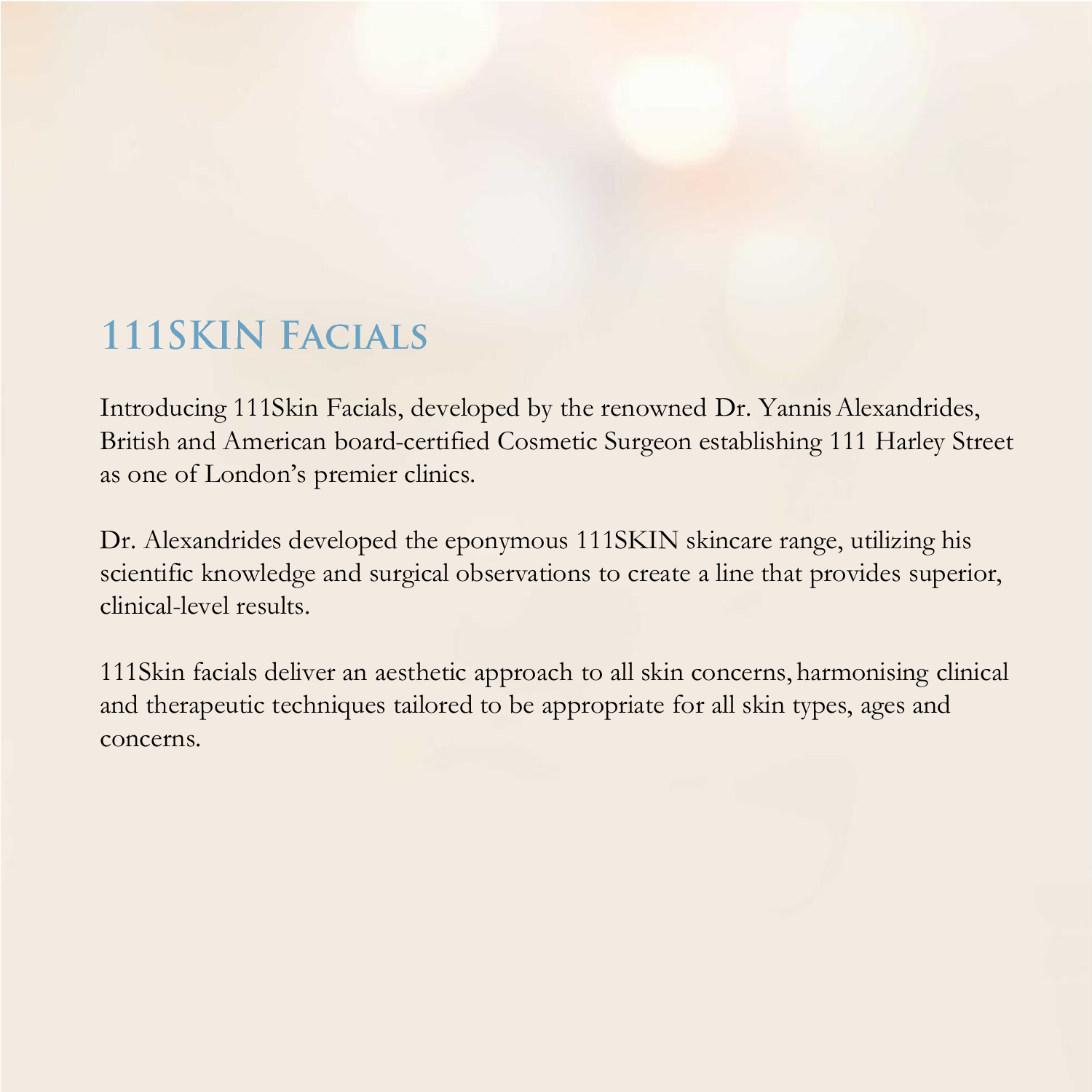## **Celestial Black Diamond Non-Surgical Face Lift**

A comprehensive luxurious anti-ageing facial, harnessing 111SKIN's most potent collection, the Intensive Collection, encourages a youthful, lifted and firmer appearance. A combination of a wrinkle minimising wand massage and signature massage ensures the skin is fresh, lifted and sculpted along the natural contours of the face.

*90 minutes | QAR 1,400* 

### **Dramatic Healing**

A high-performance facial formulated to calm and soothe damaged, inflamed and irritated skin. Originally created to encourage self-repair in the skin using a combination of restorative ingredients, the facial also targets simple skin issues such as dryness, dehydration, sensitivity and rosacea for skin that feels and looks truly comforted.

*60 minutes | QAR 900* 

#### **The Gentlemen's Reparative Facial**

Designed specifically for sensitive male skin that requires hydration and repair, this treatment is soothing and comforting for skin irritated by regular shaving. It restores, strengthens, and calms the complexion for supreme revitalisation. *90 minutes | QAR 1,250*